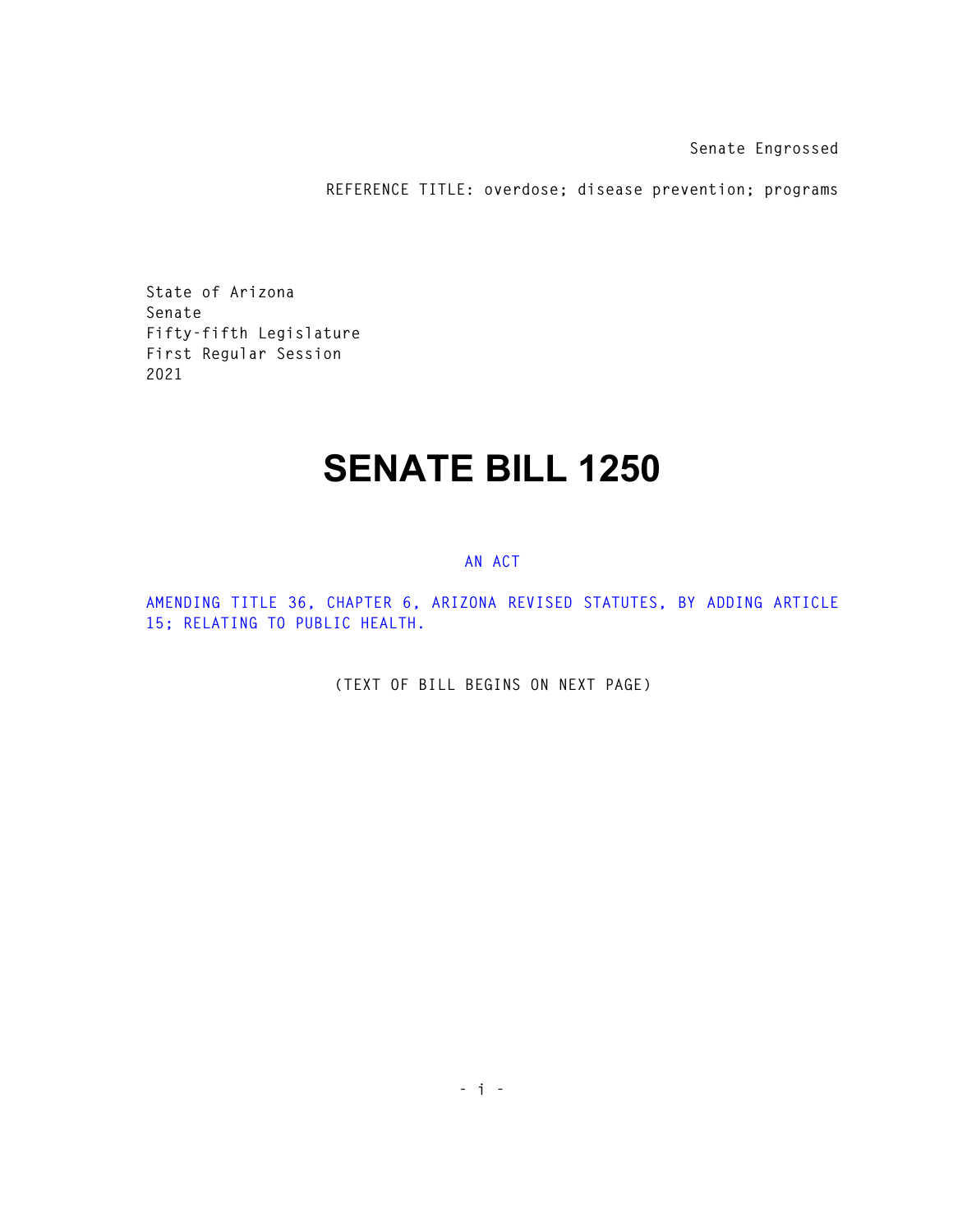**1 Be it enacted by the Legislature of the State of Arizona: 2 Section 1. Title 36, chapter 6, Arizona Revised Statutes, is 3 amended by adding article 15, to read: 4 ARTICLE 15. OVERDOSE AND DISEASE PREVENTION 5 36-798.51. Overdose and disease prevention programs; 6 requirements; standards 7 A. A CITY, TOWN, COUNTY OR NONGOVERNMENTAL ORGANIZATION, INCLUDING 8 A LOCAL HEALTH DEPARTMENT OR AN ORGANIZATION THAT PROMOTES SCIENTIFICALLY 9 PROVEN WAYS OF MITIGATING HEALTH RISKS ASSOCIATED WITH DRUG USE AND OTHER 10 HIGH-RISK BEHAVIORS, OR ANY COMBINATION OF THESE ENTITIES, MAY ESTABLISH 11 AND OPERATE AN OVERDOSE AND DISEASE PREVENTION PROGRAM. A PROGRAM 12 ESTABLISHED PURSUANT TO THIS SECTION SHALL HAVE ALL OF THE FOLLOWING 13 OBJECTIVES: 14 1. TO REDUCE THE SPREAD OF VIRAL HEPATITIS, HIV AND OTHER 15 BLOODBORNE DISEASES IN THIS STATE. 16 2. TO REDUCE NEEDLE-STICK INJURIES TO LAW ENFORCEMENT OFFICERS AND 17 OTHER EMERGENCY PERSONNEL. 18 3. TO ENCOURAGE INDIVIDUALS WHO INJECT DRUGS TO ENROLL IN 19 EVIDENCE-BASED TREATMENT. 20 4. TO INCREASE PROPER DISPOSAL OF USED SYRINGES. 21 5. TO REDUCE THE OCCURRENCE OF SKIN AND SOFT TISSUE WOUNDS AND 22 INFECTIONS RELATED TO INJECTION DRUG USE. 23 B. A PROGRAM ESTABLISHED PURSUANT TO THIS SECTION SHALL OFFER ALL 24 OF THE FOLLOWING: 25 1. DISPOSAL OF USED NEEDLES AND HYPODERMIC SYRINGES. 26 2. NEEDLES, HYPODERMIC SYRINGES AND OTHER INJECTION SUPPLY ITEMS AT 27 NO COST AND IN QUANTITIES SUFFICIENT TO ENSURE THAT NEEDLES, HYPODERMIC 28 SYRINGES AND OTHER INJECTION SUPPLY ITEMS ARE NOT SHARED OR REUSED. 29 3. EDUCATIONAL MATERIALS ON ALL OF THE FOLLOWING: 30 (a) OVERDOSE PREVENTION. 31 (b) PEER SUPPORT SERVICES. 32 (c) THE PREVENTION OF HIV, VIRAL HEPATITIS TRANSMISSION AND THE 33 INCIDENCE OF SKIN AND SOFT TISSUE WOUNDS AND INFECTIONS. 34 (d) TREATMENT FOR MENTAL ILLNESS, INCLUDING TREATMENT REFERRALS. 35 (e) TREATMENT FOR SUBSTANCE USE DISORDER, INCLUDING REFERRALS FOR 36 SUBSTANCE USE DISORDER TREATMENT. 37 4. ACCESS TO KITS THAT CONTAIN NALOXONE HYDROCHLORIDE OR ANY OTHER 38 OPIOID ANTAGONIST THAT IS APPROVED BY THE UNITED STATES FOOD AND DRUG 39 ADMINISTRATION TO TREAT A DRUG OVERDOSE, OR REFERRALS TO PROGRAMS THAT 40 PROVIDE ACCESS TO NALOXONE HYDROCHLORIDE OR ANY OTHER OPIOID ANTAGONIST 41 THAT IS APPROVED BY THE UNITED STATES FOOD AND DRUG ADMINISTRATION TO 42 TREAT A DRUG OVERDOSE.**